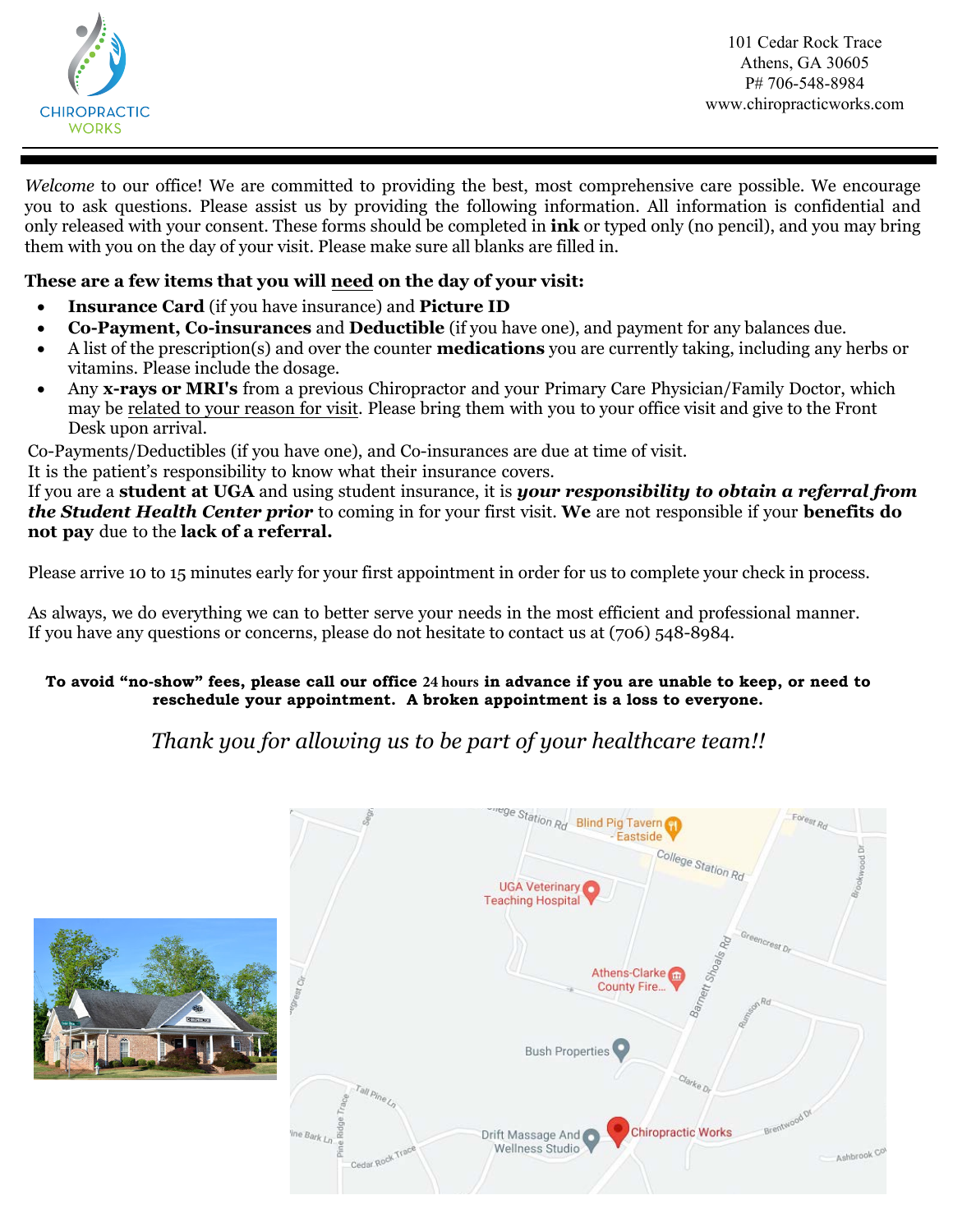## **Chiropractic Works 101 Cedar Rock Trace ◊ Athens, GA 30605 ◊ 706-548-8984**

|                                          | Name                                                                                                        |                                                                                                                                                                                                                                                                                                                                                                       |                                                                                                                                                         |
|------------------------------------------|-------------------------------------------------------------------------------------------------------------|-----------------------------------------------------------------------------------------------------------------------------------------------------------------------------------------------------------------------------------------------------------------------------------------------------------------------------------------------------------------------|---------------------------------------------------------------------------------------------------------------------------------------------------------|
|                                          |                                                                                                             | DOB: $\frac{1}{\sqrt{2}}$ $\frac{1}{\sqrt{2}}$ $\frac{1}{\sqrt{2}}$ $\frac{1}{\sqrt{2}}$ $\frac{1}{\sqrt{2}}$ $\frac{1}{\sqrt{2}}$ $\frac{1}{\sqrt{2}}$ $\frac{1}{\sqrt{2}}$ $\frac{1}{\sqrt{2}}$ $\frac{1}{\sqrt{2}}$ $\frac{1}{\sqrt{2}}$ $\frac{1}{\sqrt{2}}$ $\frac{1}{\sqrt{2}}$ $\frac{1}{\sqrt{2}}$ $\frac{1}{\sqrt{2}}$ $\frac{1}{\sqrt{2}}$ $\frac{1}{\sqrt$ |                                                                                                                                                         |
|                                          |                                                                                                             |                                                                                                                                                                                                                                                                                                                                                                       |                                                                                                                                                         |
|                                          |                                                                                                             |                                                                                                                                                                                                                                                                                                                                                                       |                                                                                                                                                         |
|                                          |                                                                                                             | Employer Cocupation & Job Description                                                                                                                                                                                                                                                                                                                                 |                                                                                                                                                         |
|                                          |                                                                                                             |                                                                                                                                                                                                                                                                                                                                                                       |                                                                                                                                                         |
|                                          |                                                                                                             | Please list current medications & dosage. If you aren't taking any, please write none currently.                                                                                                                                                                                                                                                                      |                                                                                                                                                         |
|                                          |                                                                                                             | Any Surgeries? $\Box$ No $\Box$ Yes (If yes, please list)                                                                                                                                                                                                                                                                                                             |                                                                                                                                                         |
|                                          | Pacemaker? Yes or No Hardware? Yes or No                                                                    | <b>Implants?</b> Yes or No                                                                                                                                                                                                                                                                                                                                            | Females: IUD? Yes or No                                                                                                                                 |
|                                          |                                                                                                             |                                                                                                                                                                                                                                                                                                                                                                       | Past Medical History: (mark all that apply) $\Box$ Car accident (date $\Box$ ) $\Box$ Heart attack $\Box$ Congestive heart $\Box$ A-Fib $\Box$ Diabetes |
|                                          |                                                                                                             |                                                                                                                                                                                                                                                                                                                                                                       | □High blood pressure □Cholesterol □Stroke □Cancer □Asthma □COPD □Ulcer □Thyroid □AIDS □TB □other                                                        |
|                                          |                                                                                                             |                                                                                                                                                                                                                                                                                                                                                                       | <b>Childhood Illnesses:</b> $\Box$ Chickenpox $\Box$ Measles $\Box$ Mumps $\Box$ Whooping Cough $\Box$ Asthma $\Box$ RSV $\Box$ Other                   |
|                                          |                                                                                                             | <b>Family History:</b> Please mark the condition(s) related to your parents $\Box$ Adopted/unknown                                                                                                                                                                                                                                                                    |                                                                                                                                                         |
|                                          |                                                                                                             | Mother: $\Box$ Healthy $\Box$ Stroke $\Box$ Cancer $\Box$ Diabetes $\Box$ High Blood Pressure $\Box$ Deceased $\Box$ Unknown                                                                                                                                                                                                                                          |                                                                                                                                                         |
|                                          |                                                                                                             | Father: $\Box$ Healthy $\Box$ Stroke $\Box$ Cancer $\Box$ Diabetes $\Box$ High Blood Pressure $\Box$ Deceased $\Box$ Unknown                                                                                                                                                                                                                                          |                                                                                                                                                         |
|                                          |                                                                                                             | Caffeine(coffee/tea/soda) cups/day Alcohol /day /week other substances                                                                                                                                                                                                                                                                                                |                                                                                                                                                         |
|                                          | <b>Smoking Status</b> $\Box$ daily (circle: heavy or light?) $\Box$ former $\Box$ never                     |                                                                                                                                                                                                                                                                                                                                                                       |                                                                                                                                                         |
| Review of Systems: (mark all that apply) |                                                                                                             |                                                                                                                                                                                                                                                                                                                                                                       |                                                                                                                                                         |
|                                          |                                                                                                             | GENERAL: $\Box$ weakness $\Box$ fatigue/lethargy $\Box$ trouble sleeping $\Box$ weight gain $\Box$ weight loss $\Box$ increased appetite $\Box$ decreased appetite                                                                                                                                                                                                    |                                                                                                                                                         |
|                                          | SKIN: $\Box$ rash $\Box$ sore $\Box$ itching $\Box$ dry $\Box$ changes in hair/nails                        |                                                                                                                                                                                                                                                                                                                                                                       |                                                                                                                                                         |
|                                          |                                                                                                             | HEENT: □headache □head injury □dizzy □lightheaded □vision changes □tearing □tinnitus □vertigo □sinus trouble                                                                                                                                                                                                                                                          |                                                                                                                                                         |
|                                          | CARDIOVASCULAR: chest pain/discomfort conspitations cedema                                                  |                                                                                                                                                                                                                                                                                                                                                                       |                                                                                                                                                         |
|                                          | RESPIRATORY: $\Box$ cough $\Box$ sputum $\Box$ hemoptysis $\Box$ dyspnea $\Box$ wheezing $\Box$ sleep apnea |                                                                                                                                                                                                                                                                                                                                                                       |                                                                                                                                                         |
|                                          |                                                                                                             | GI: □trouble swallowing □heartburn □nausea □constipation □diarrhea □abdominal pain □food intolerance □Crohn's                                                                                                                                                                                                                                                         |                                                                                                                                                         |
|                                          |                                                                                                             | URINARY: □polyuria □nocturia □urgency □hematuria □infections □stones □incontinence □dribbling                                                                                                                                                                                                                                                                         |                                                                                                                                                         |
| PERIP.VASC.: □leg cramps □varicose veins |                                                                                                             |                                                                                                                                                                                                                                                                                                                                                                       |                                                                                                                                                         |
|                                          |                                                                                                             | MSK: oneck pain oback pain omuscle pain opinit pain ostiffness oswelling otenderness oredness olimited range of motion                                                                                                                                                                                                                                                |                                                                                                                                                         |
|                                          |                                                                                                             | NEUROLOGICAL: □fainting □blackouts □seizures □restless legs □weakness □paralysis □numbness □tingling □tremors                                                                                                                                                                                                                                                         |                                                                                                                                                         |
|                                          |                                                                                                             |                                                                                                                                                                                                                                                                                                                                                                       | ENDOCRINE: □heat intolerance □cold intolerance □excessive sweating □excessive thirst □excessive hunger □change in glove/hat/shoe size                   |
|                                          |                                                                                                             |                                                                                                                                                                                                                                                                                                                                                                       |                                                                                                                                                         |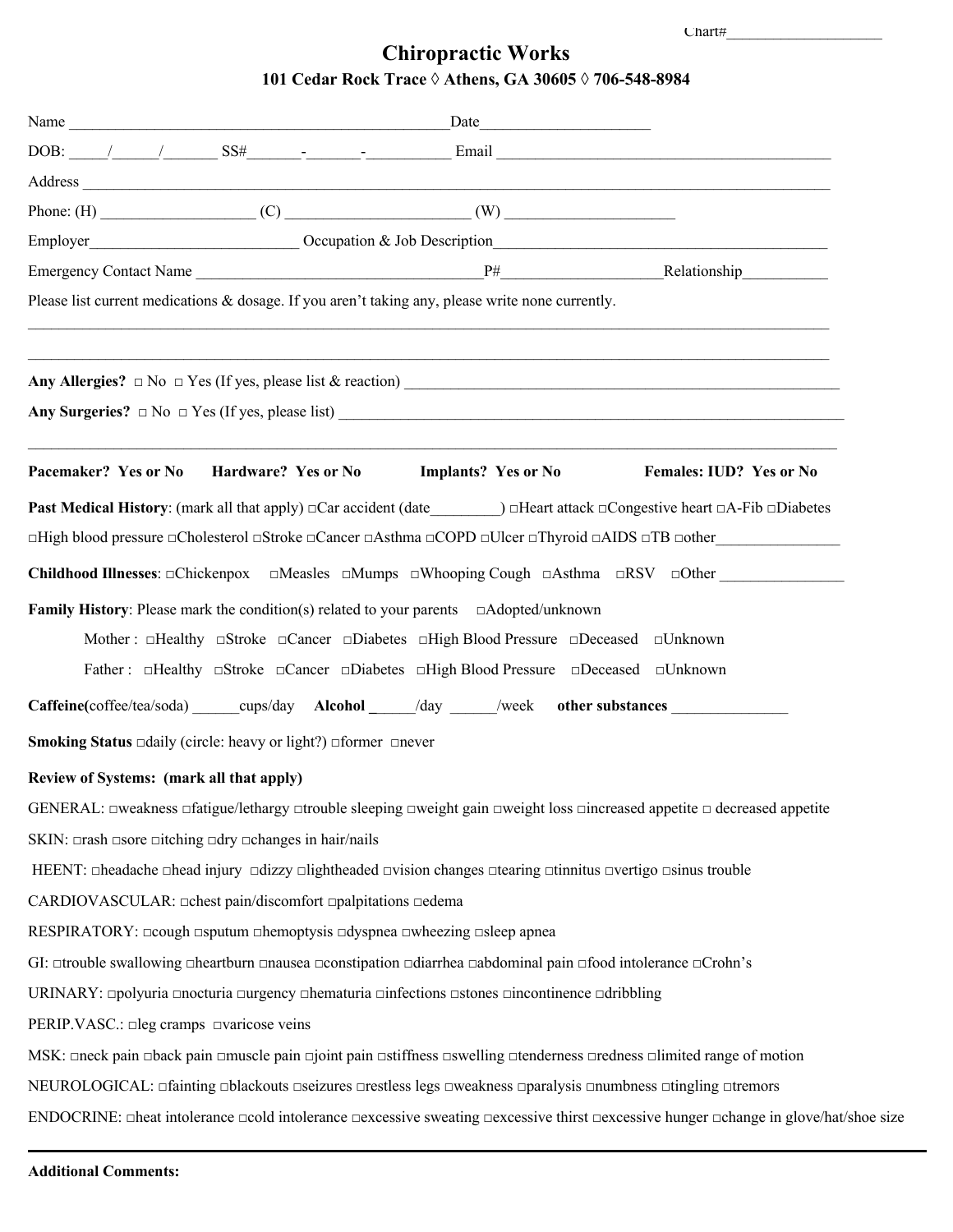

 $\text{NAME}_{\perp}$   $\text{DATE}_{\perp}$   $\text{DATE}_{\perp}$ 

Explain your health concern in detail:

Please identify the other health care providers you have seen, treatments, and results:

 $\mathcal{L}_\mathcal{L} = \{ \mathcal{L}_\mathcal{L} = \{ \mathcal{L}_\mathcal{L} = \{ \mathcal{L}_\mathcal{L} = \{ \mathcal{L}_\mathcal{L} = \{ \mathcal{L}_\mathcal{L} = \{ \mathcal{L}_\mathcal{L} = \{ \mathcal{L}_\mathcal{L} = \{ \mathcal{L}_\mathcal{L} = \{ \mathcal{L}_\mathcal{L} = \{ \mathcal{L}_\mathcal{L} = \{ \mathcal{L}_\mathcal{L} = \{ \mathcal{L}_\mathcal{L} = \{ \mathcal{L}_\mathcal{L} = \{ \mathcal{L}_\mathcal{$ 

 $\mathcal{L}_\mathcal{L} = \{ \mathcal{L}_\mathcal{L} = \{ \mathcal{L}_\mathcal{L} = \{ \mathcal{L}_\mathcal{L} = \{ \mathcal{L}_\mathcal{L} = \{ \mathcal{L}_\mathcal{L} = \{ \mathcal{L}_\mathcal{L} = \{ \mathcal{L}_\mathcal{L} = \{ \mathcal{L}_\mathcal{L} = \{ \mathcal{L}_\mathcal{L} = \{ \mathcal{L}_\mathcal{L} = \{ \mathcal{L}_\mathcal{L} = \{ \mathcal{L}_\mathcal{L} = \{ \mathcal{L}_\mathcal{L} = \{ \mathcal{L}_\mathcal{$ 

 $\_$  , and the contribution of the contribution of  $\mathcal{L}_\mathcal{A}$  , and the contribution of  $\mathcal{L}_\mathcal{A}$ 

 $\_$  , and the contribution of the contribution of the contribution of the contribution of  $\mathcal{L}_\text{max}$  $\_$  , and the contribution of the contribution of the contribution of the contribution of  $\mathcal{L}_\text{max}$  $\_$  , and the contribution of the contribution of the contribution of the contribution of  $\mathcal{L}_\text{max}$ 

 $\_$  , and the contribution of the contribution of the contribution of the contribution of  $\mathcal{L}_\text{max}$  $\_$  , and the contribution of the contribution of the contribution of the contribution of  $\mathcal{L}_\text{max}$ 

 $\_$  , and the contribution of the contribution of the contribution of the contribution of  $\mathcal{L}_\text{max}$ 

 $\_$  , and the contribution of the contribution of the contribution of the contribution of  $\mathcal{L}_\text{max}$ 

 $\mathcal{L}_\mathcal{L} = \{ \mathcal{L}_\mathcal{L} = \{ \mathcal{L}_\mathcal{L} = \{ \mathcal{L}_\mathcal{L} = \{ \mathcal{L}_\mathcal{L} = \{ \mathcal{L}_\mathcal{L} = \{ \mathcal{L}_\mathcal{L} = \{ \mathcal{L}_\mathcal{L} = \{ \mathcal{L}_\mathcal{L} = \{ \mathcal{L}_\mathcal{L} = \{ \mathcal{L}_\mathcal{L} = \{ \mathcal{L}_\mathcal{L} = \{ \mathcal{L}_\mathcal{L} = \{ \mathcal{L}_\mathcal{L} = \{ \mathcal{L}_\mathcal{$ 

 $\mathcal{L}_\mathcal{L} = \{ \mathcal{L}_\mathcal{L} = \{ \mathcal{L}_\mathcal{L} = \{ \mathcal{L}_\mathcal{L} = \{ \mathcal{L}_\mathcal{L} = \{ \mathcal{L}_\mathcal{L} = \{ \mathcal{L}_\mathcal{L} = \{ \mathcal{L}_\mathcal{L} = \{ \mathcal{L}_\mathcal{L} = \{ \mathcal{L}_\mathcal{L} = \{ \mathcal{L}_\mathcal{L} = \{ \mathcal{L}_\mathcal{L} = \{ \mathcal{L}_\mathcal{L} = \{ \mathcal{L}_\mathcal{L} = \{ \mathcal{L}_\mathcal{$ 

Any other health concerns you wish for this office to know about?

Sleeping Habits (include how many hours/quality):

Activity Level:

Past Medical History: (Circle all that apply)

| Measles               |  |  |
|-----------------------|--|--|
| <b>Mumps</b>          |  |  |
| Chicken Pox           |  |  |
| Trauma                |  |  |
| Oculo-motor Problems  |  |  |
| Learning Difficulties |  |  |
| Fever                 |  |  |
| Cravings              |  |  |
| Diarrhea              |  |  |
| Diabetes              |  |  |
| Weight Management     |  |  |
| Seizures              |  |  |

Ear Infections Allergies Asthma Bed Wetting Walking Difficulties Colic Anxiousness Food Sensitivities Influenza Autoimmune Lyme's Disease Fear

\_\_\_\_\_\_\_\_\_\_\_\_\_\_\_\_\_\_\_\_\_\_\_\_\_\_\_\_\_\_\_\_\_\_\_\_\_\_\_\_\_\_\_\_\_\_\_\_\_\_\_\_\_\_\_\_\_\_\_\_\_\_\_\_\_\_\_\_\_\_\_\_\_\_\_\_\_ \_\_\_\_\_\_\_\_\_\_\_\_\_\_\_\_\_\_\_\_\_\_\_\_\_\_\_\_\_\_\_\_\_\_\_\_\_\_\_\_\_\_\_\_\_\_\_\_\_\_\_\_\_\_\_\_\_\_\_\_\_\_\_\_\_\_\_\_\_\_\_\_\_\_\_\_\_

Upper Respiratory Infection Bronchitis Eczema Motion Sickness Rashes Balance Clumsy Constipation Endocrine Cancer Depression OCD

Please discuss how circled items were managed (include treatments and outcomes):